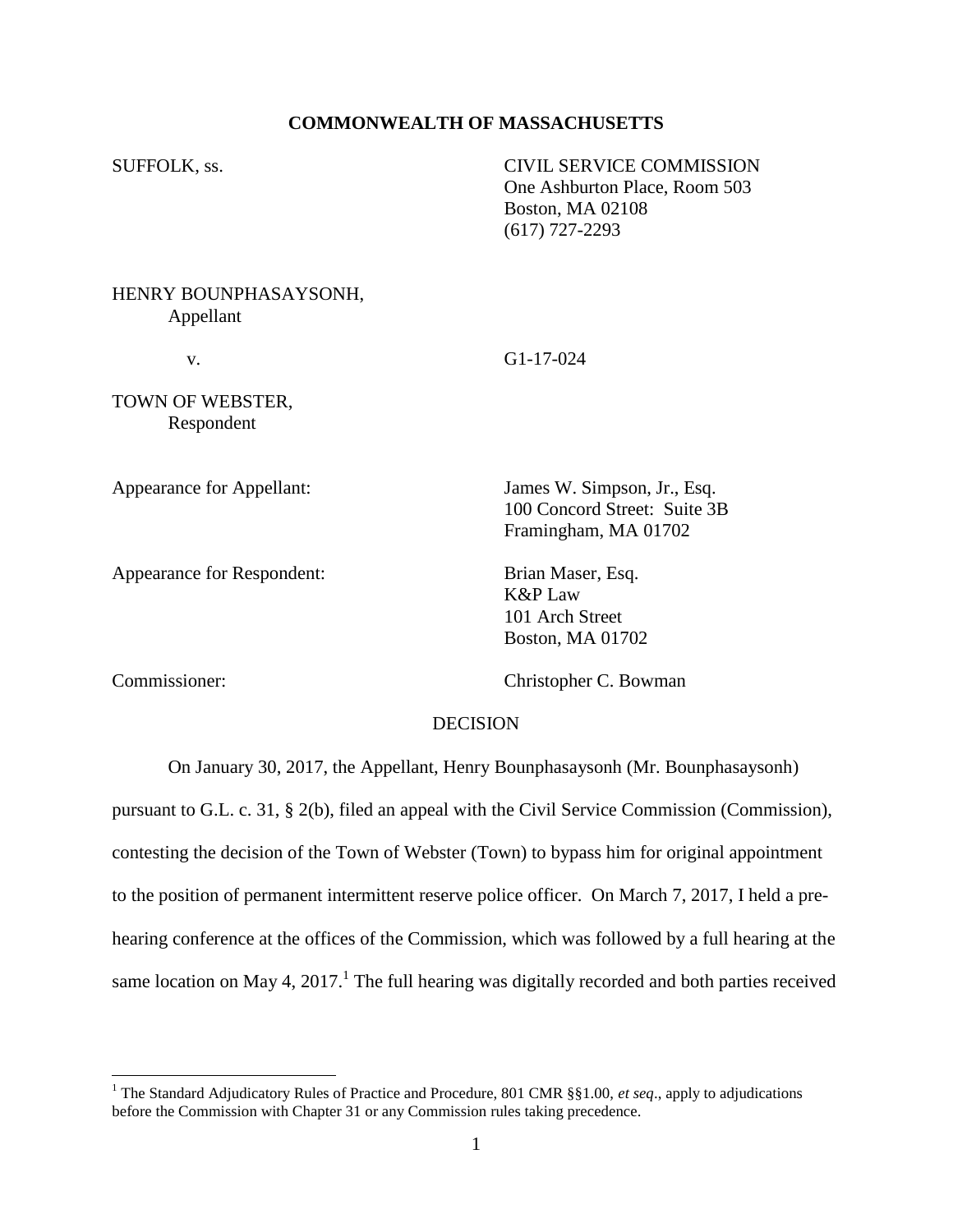a CD of the proceeding.<sup>2</sup> On June 16, 2017, the parties submitted post-hearing briefs in the form of proposed decisions.

# **FINDINGS OF FACT**

 Thirteen (13) Exhibits were entered into evidence at the hearing. Based on the documents submitted and the testimony of the following witnesses:

# *For the Town:*

- James Hoover, Detective Sergeant;
- Michael Shaw, Police Lieutenant;
- Pamela LeDuc, former Acting Town Administrator;
- Timothy Bent, Chief of Police;
- Ruby Jones, DPW Administrative Assistant;

#### *For Mr. Bounphasaysonh:*

 $\overline{a}$ 

Henry Bounphasaysonh, Appellant;

and taking administrative notice of all matters filed in the case and pertinent statutes, regulations, case law and policies, and reasonable inferences therefrom, a preponderance of the evidence establishes the following findings of fact:

1. Mr. Bounphasaysonh is twenty-six (26) years old. He has resided in the Town of Webster since he was twelve years old. He graduated from high school and received a BA in business administration in 2015. He is currently employed in underwriting support services for an insurance company. (Testimony of Mr. Bounphasaysonh)

 $2<sup>2</sup>$  If there is a judicial appeal of this decision, the plaintiff in the judicial appeal would be obligated to supply the court with a transcript of this hearing to the extent that he/she wishes to challenge the decision as unsupported by the substantial evidence, arbitrary and capricious, or an abuse of discretion. If such an appeal is filed, this CD should be used to transcribe the hearing.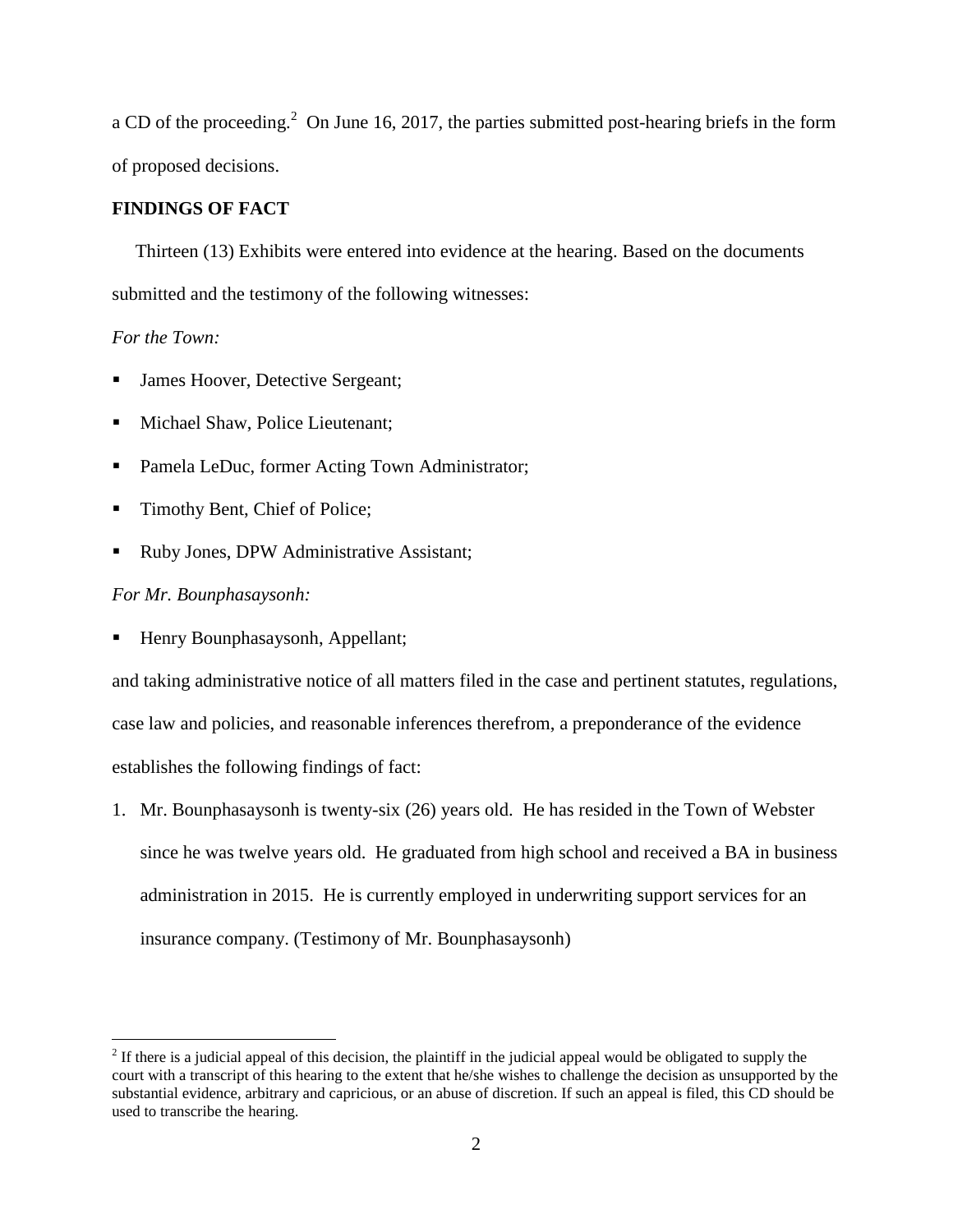### *Stipulated Facts*

- 2. On April 25, 2015, Mr. Bounphasaysonh took the civil service examination for police officer and received a score of 96.
- 3. On November 1, 2015, the state's Human Resources Division (HRD) established an eligible list of candidates for Webster police officer.
- 4. On May  $10^{th}$ , June  $1^{st}$  and June  $28^{th}$  2016, HRD, at the request of the Town, sent Certification No. 03783 to the Town, from which the Town ultimately appointed one (1) permanent intermittent reserve police officer.
- 5. Mr. Bounphasaysonh was ranked  $2<sup>nd</sup>$  among those candidates willing to accept appointment as an intermittent reserve police officer on Certification No. 03783.
- 6. The candidate appointed was ranked below Mr. Bounphasaysonh.
- 7. On December 12, 2016, the Town notified Mr. Bounphasaysonh that they were bypassing him for appointment.

# *Reasons for Bypass*

- 8. Mr. Bounphasaysonh was also bypassed for appointment by the Town in a prior hiring cycle, which shortly preceded the hiring cycle which is the subject of this appeal. Mr. Bounphasaysonh did not appeal that prior bypass to the Commission. Here, the Town relied on the same bypass reasons established in the prior hiring cycle.
- 9. The letter sent to Mr. Bounphasaysonh by the Town cites several reasons for bypass including: a) failing to taking advantage of promotional opportunities while employed at CVS and UPS; b) less than stellar reports regarding his work performance while employed at UPS as well as a seasonal employee for the Town; c) being untruthful by stating that he "resigned" from his seasonal employment with the Town via a phone call, when the Town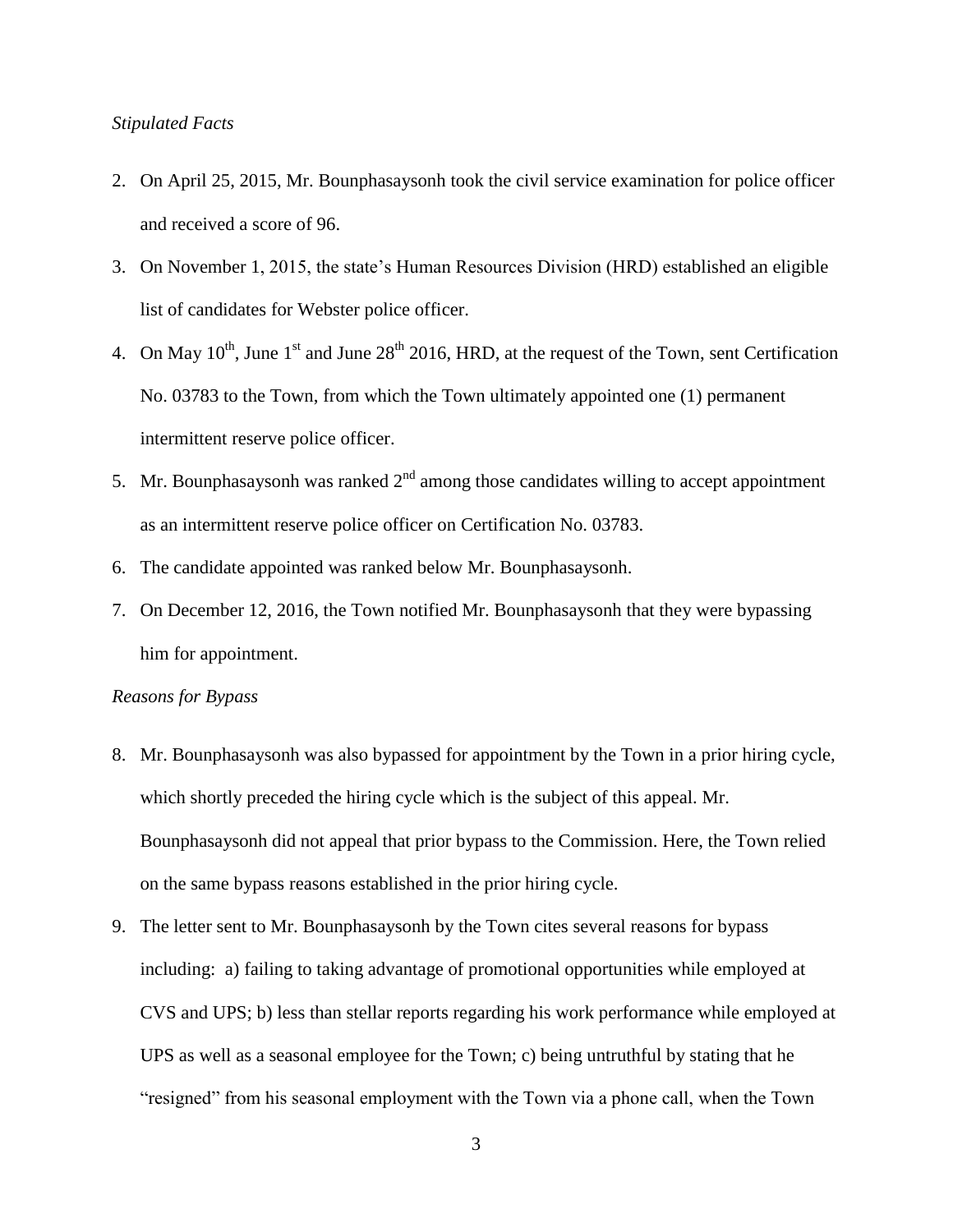concluded that he "resigned" via a text message; d) being untruthful by stating that he personally completed the application for employment for both reserve police officer and seasonal worker, when the Town concluded that, based on the hand-writing, he did not complete the application for seasonal worker; and e) a "horrendous" interview that the Town concluded was the "worst interview ever", including a poor answer to a scenario question related to "if he was being assaulted." (Exhibit 1)

*Findings Related to: a) failing to taking advantage of promotional opportunities while employed at CVS and UPS*

- 10. While enrolled in college, Mr. Bounphasaysonh obtained part-time employment as a package handler at UPS. (Testimony of Mr. Bounphasaysonh and Exhibit 3)
- 11. The primary reason for obtaining this employment was to secure an income and access employer-sponsored health insurance while he was a student. (Testimony of Mr. Bounphasaysonh)
- 12. At or around the time that he obtained his bachelors degree, Mr. Bounphasaysonh accepted full-time employment at CVS. He worked there for six (6) months before accepting employment in the underwriting department of an insurance company where he has been employed ever since. (Testimony of Mr. Bounphasaysonh)

*Findings Related to: b) less than stellar reports regarding his work performance while employed at UPS as well as a seasonal employee for the Town*

- 13. When he was a teenager, Mr. Bounphasaysonh was employed by the Town over two (2) Summer seasons. The Town paid him \$8.00 per hour to collect payments at the Memorial Beach parking lot. (Testimony of Mr. Bounphasaysonh and Exhibits  $3 \& 4$ )
- 14. The background investigator did not speak with the person who supervised Mr. Bounphasaysonh while he was employed by the Town. (Testimony of Detective Sergeant Hoover)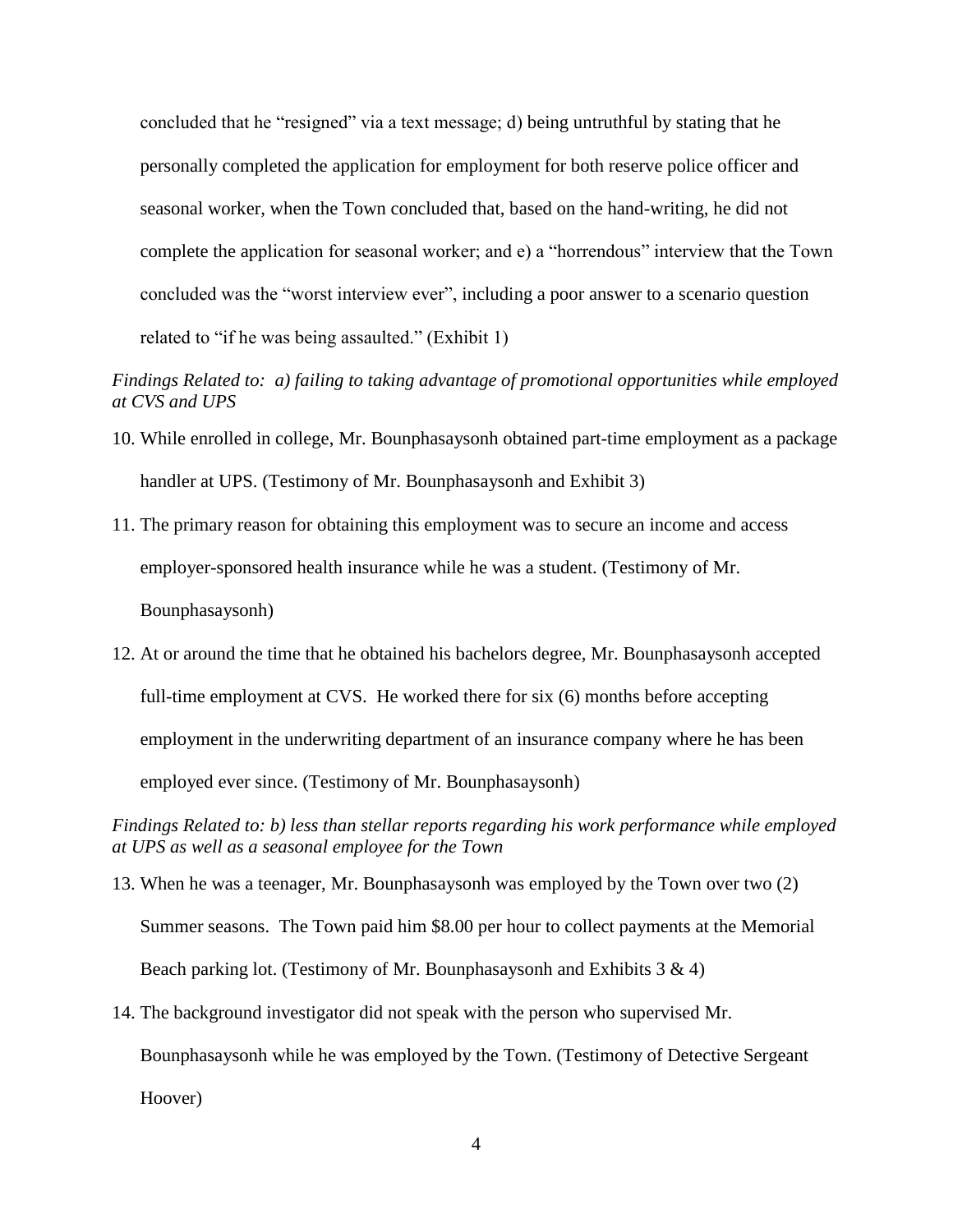15. The background investigator contacted Mr. Bounphasaysonh's former supervisor at UPS.

The supervisor stated that " ... Mr. Bounphasaysonh was a quiet guy kind of a loaner (sic) and does a good job in his position … [he] shows up every day on time and does what is expected of him but he went on to say that Mr. Bounphasaysonh is not a real go-getter."

(Exhibit 8)

*Findings Related to: c) being untruthful by stating that he "resigned" from his seasonal employment with the Town via a phone call, when the Town concluded that he "resigned" via a text message*

16. Mr. Bounphasaysonh never resigned from a position with the Town. Rather, he notified the

Town – via a telephone call – that he did not wish to be employed by the Town for a third

Summer as a gate collector at Memorial Beach. (Testimony Mr. Bounphasaysonh)

*Findings Related to: d) being untruthful by stating that he personally completed the application for employment for both reserve police officer and seasonal worker, when the Town concluded that, based on the hand-writing, he did not complete the application for seasonal worker*

17. As referenced above, Mr. Bounphasaysonh was employed by the Town as a gate collector

over two (2) Summer Seasons in 2010 and 2011. (Testimony of Mr. Bounphasaysonh)

- 18. The Town submitted portions of Mr. Bounphasaysonh's application for seasonal employment that were completed in 2011 and 2012. The 2012 application was completed prior to Mr. Bounphasaysonh notifying the Town that he did not wish to return for a third Summer season. (Exhibits  $4 \& 9$ )
- 19. The 2011 application for seasonal employment with the Town was filled out by Mr. Bounphasaysonh's girlfriend and was signed by Mr. Bounphasaysonh. (Testimony of Mr. Bounphasaysonh and Exhibit 4)
- 20. The 2012 application for seasonal employment with the Town was filled out by Mr. Bounphasaysonh and was signed by Mr. Bounphasaysonh. (Testimony of Mr. Bounphasaysonh and Exhibit 9)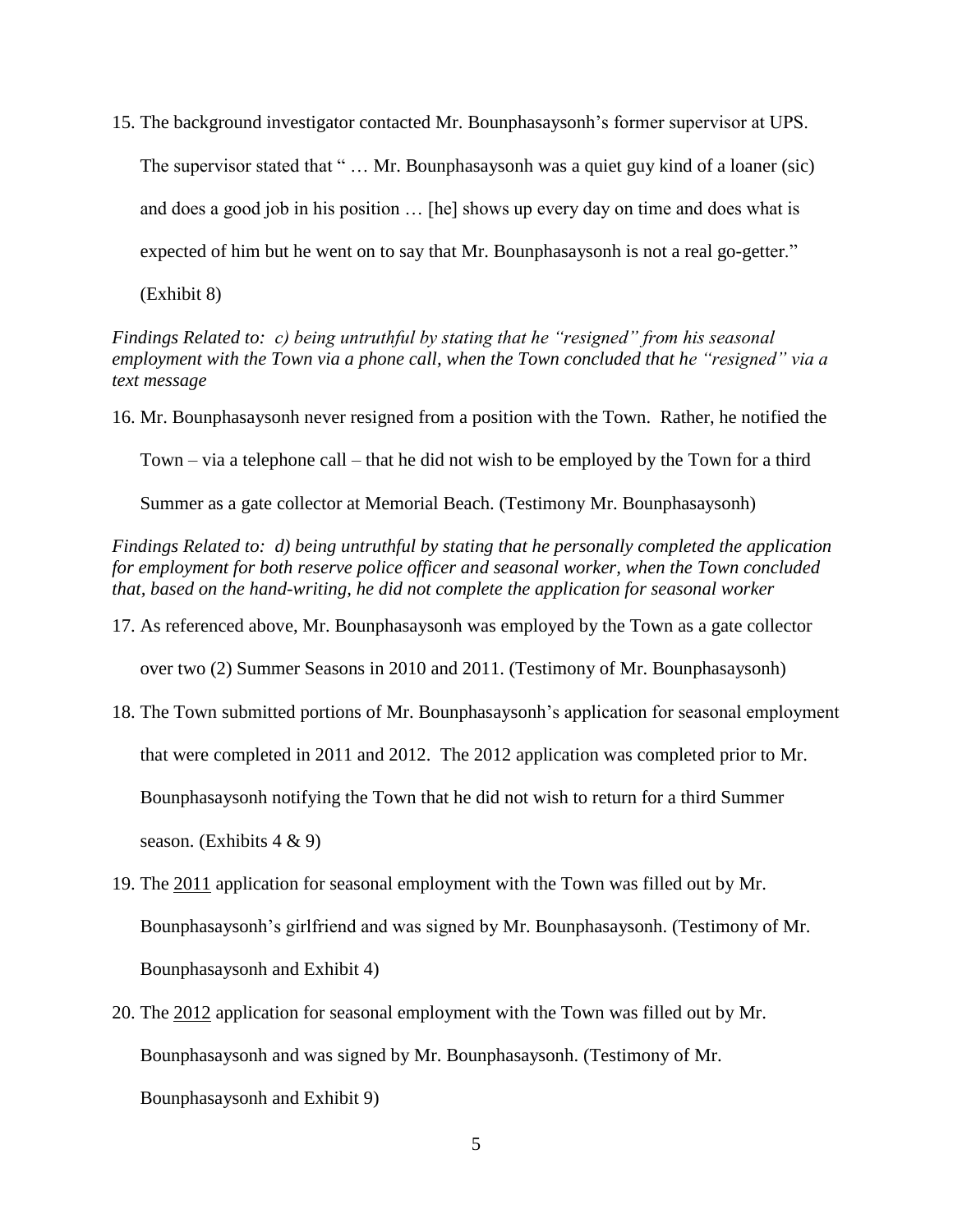- 21. The background investigator participated in the interview of Mr. Bounphasaysonh. At some point during the interview, the background investigator, who was one or two table lengths away from Mr. Bounphasaysonh, held up the first page of an application for seasonal employment with the Town. (Testimony of Sgt. Detective Hoover)
- 22. The background investigator's recollection is that the document he held up was the 2011 application, which was filled out by Mr. Bounphasaysonh's girlfriend and signed by Mr. Bounphasaysonh. (Testimony of Sgt. Detective Hoover)
- 23. The Police Chief, who attended the interview, believes that it is possible that the document that was held up was the 2012 application, which was filled out and signed by Mr. Bounphasaysonh. (Testimony of Chief Bent)
- 24. The former Acting Town Administrator, who also attended the interview, could not see what document the background investigator held up. (Testimony of Ms. Leduc)
- 25. Mr. Bounphasaysonh was never handed the document or allowed to review it at the interview. At the time, he could not tell which application the background investigator was holding in his hand, but he believed at the time that it must have been his most recent (2012) application for seasonal employment with the Town. (Testimony of Mr. Bounphasaysonh)
- 26. The background investigator, referring to the document in his hand, asked Mr. Bounphasaysonh if he filled out the application and Mr. Bounphasaysonh said "yes". (Testimony of Sgt. Detective Hoover, Mr. Bounphasaysonh, Chief Bent and Ms. Leduc)
- 27. Chief Bent, who had been shown the 2011 seasonal application by the background investigator prior to the interview, then cautioned Mr. Bounphasaysonh to "be careful" and asked Mr. Bounphasaysonh to confirm that he filled out the document, referring to the application in the background investigator's hand. Mr. Bounphasaysonh confirmed that he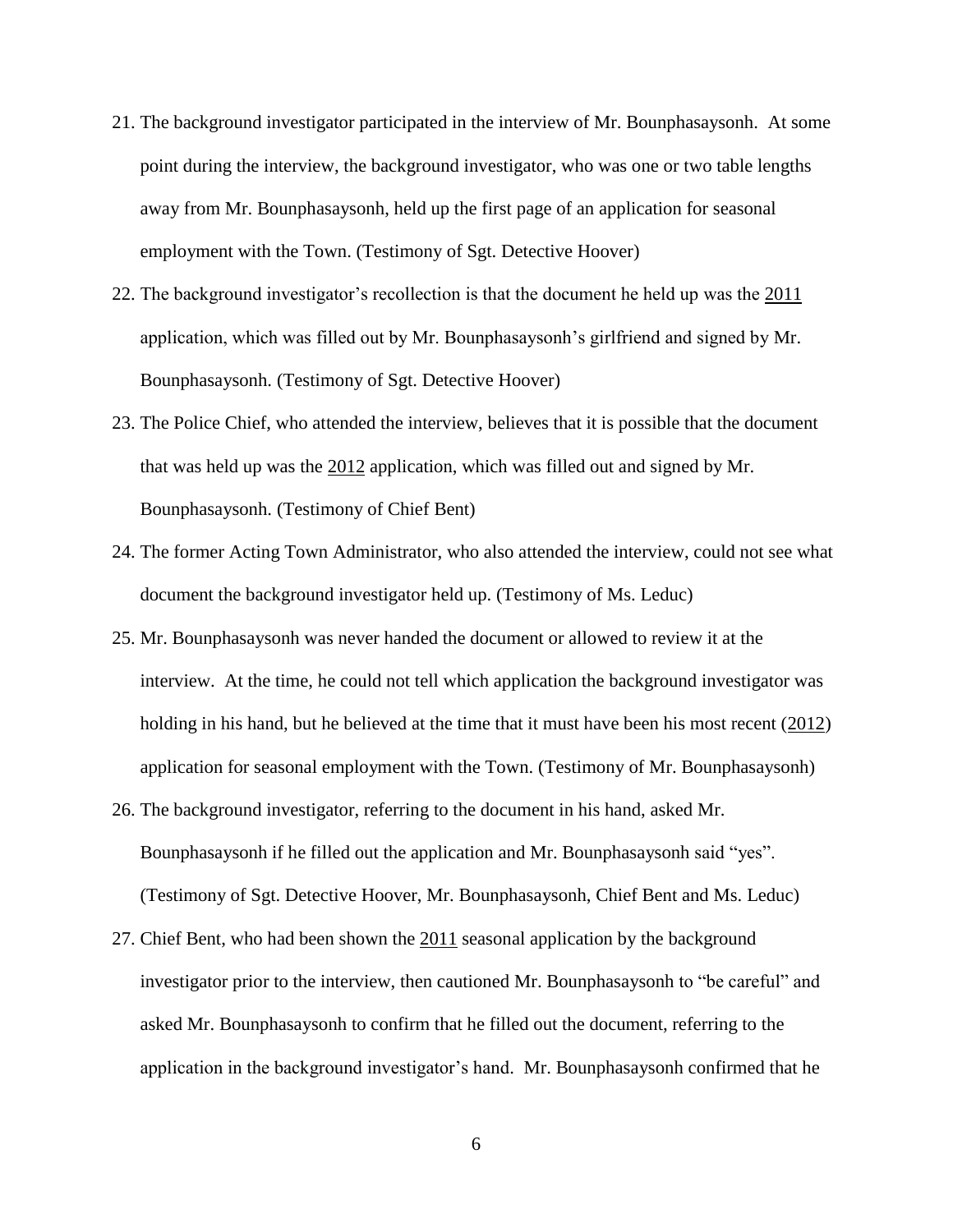filled out the application. (Testimony of Sgt. Detective Hoover, Mr. Bounphasaysonh, Chief Bent and Ms. Leduc)

28. Upon hearing Mr. Bounphasaysonh's response, both the Police Chief and the background investigator concluded that Mr. Bounphasaysonh was lying. The background investigator took notes during the interview and wrote "lied" at the end of his notes. (Testimony of Sgt.

Detective Hoover)

*Findings Related to: e) a "horrendous" interview that the Town concluded was the "worst interview ever", including a poor answer to a scenario question related to "if he was being assaulted."*

- 29. The interview panel consisted of the Police Department's command staff, including the Police Chief, the lieutenants and sergeants (including the background investigator). The Town Administrator was also present. (Testimony of Sgt. Detective Hoover)
- 30. The interview was not audio or video recorded. (Testimony of Sgt. Detective Hoover)
- 31. The Town did not submit any notes and/or rating sheets that may have been completed by the interview panelists.
- 32. Exhibit 10, submitted by the Town, is a two-page document that contains sixteen (16) questions, some with multiple parts. There is no question on this document related to a hypothetical scenario regarding the applicant "being assaulted" or "ISIS". (Exhibit 10)
- 33. Four percipient witnesses for the Town who were present at the interview offered varying accounts of the scenario question referenced in the bypass letter that was posed to Mr. Bounphasaysonh.
- 34. The background investigator recalls Mr. Bounphasaysonh being asked what he would do if ISIS had a *knife to your throat* and was ready to *kill* you. (Testimony of Sgt. Detective Hoover)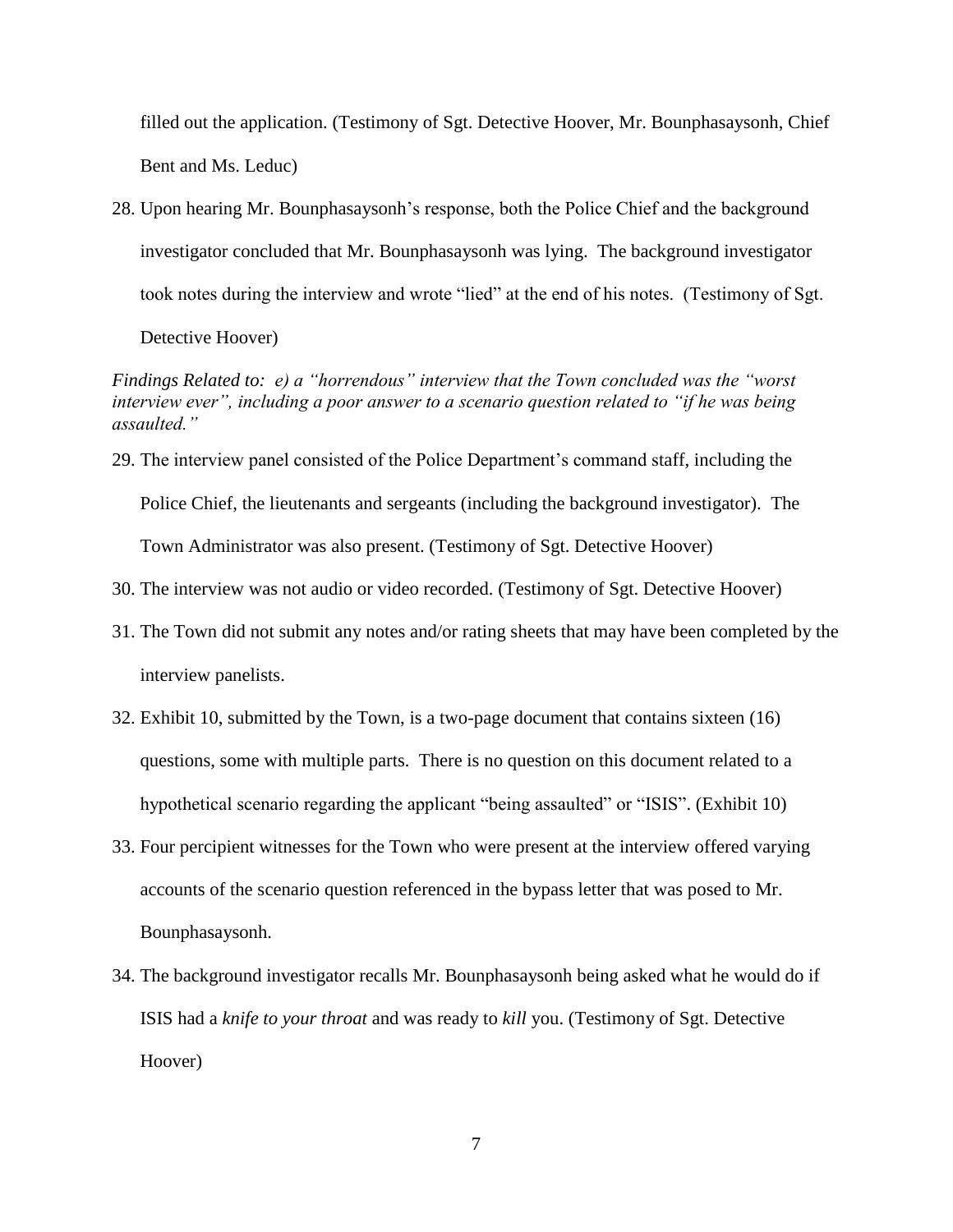- 35. The Lieutenant who participated in the interview panel remembers Mr. Bounphasaysonh being asked if ISIS was *trying to hurt you*, what would you do? (Testimony of Lt. Shaw)
- 36. The Town Administrator remembers that Mr. Bounphasaysonh was asked if someone had a gun or knife to *someone's* head, what would you do? (Testimony of Ms. Leduc)
- 37. The Police Chief remembered that Mr. Bounphasaysonh was asked what he would do if *he* was *being assaulted*. (Testimony of Chief Bent)
- 38. Mr. Bounphasaysonh recalled two (2) scenario questions that were asked of him including: 1) what he would do if the Police Chief told him to shoot the Town Administrator; and 2) if ISIS had a knife to his throat, what would he do? (Testimony of Mr. Bounphasaysonh)
- 39. In regard to the question in which ISIS was referenced, Mr. Bounphasaysonh assumed that he was an unarmed civilian and that he would try to reason with them. (Testimony of Mr. Bounphasaysonh)
- 40. The background investigator, who recalled a "real-life" scenario that he was personally involved in, concluded that an appropriate answer would reference the "fight or flight" concept. (Testimony of Sgt. Detective Hoover)
- 41. The lieutenant present at the interview concluded that an appropriate answer should have referenced responding with deadly force. (Testimony of Lt. Shaw)
- 42. The Acting Town Administrator concluded that Mr. Bounphasaysonh's response was more appropriate for someone seeking to be a social worker as opposed to a police officer. (Testimony of Ms. Leduc)
- 43. The Police Chief concluded that an appropriate answer would reference using physical force and the need to be above that of the assailant. (Testimony of Chief Bent)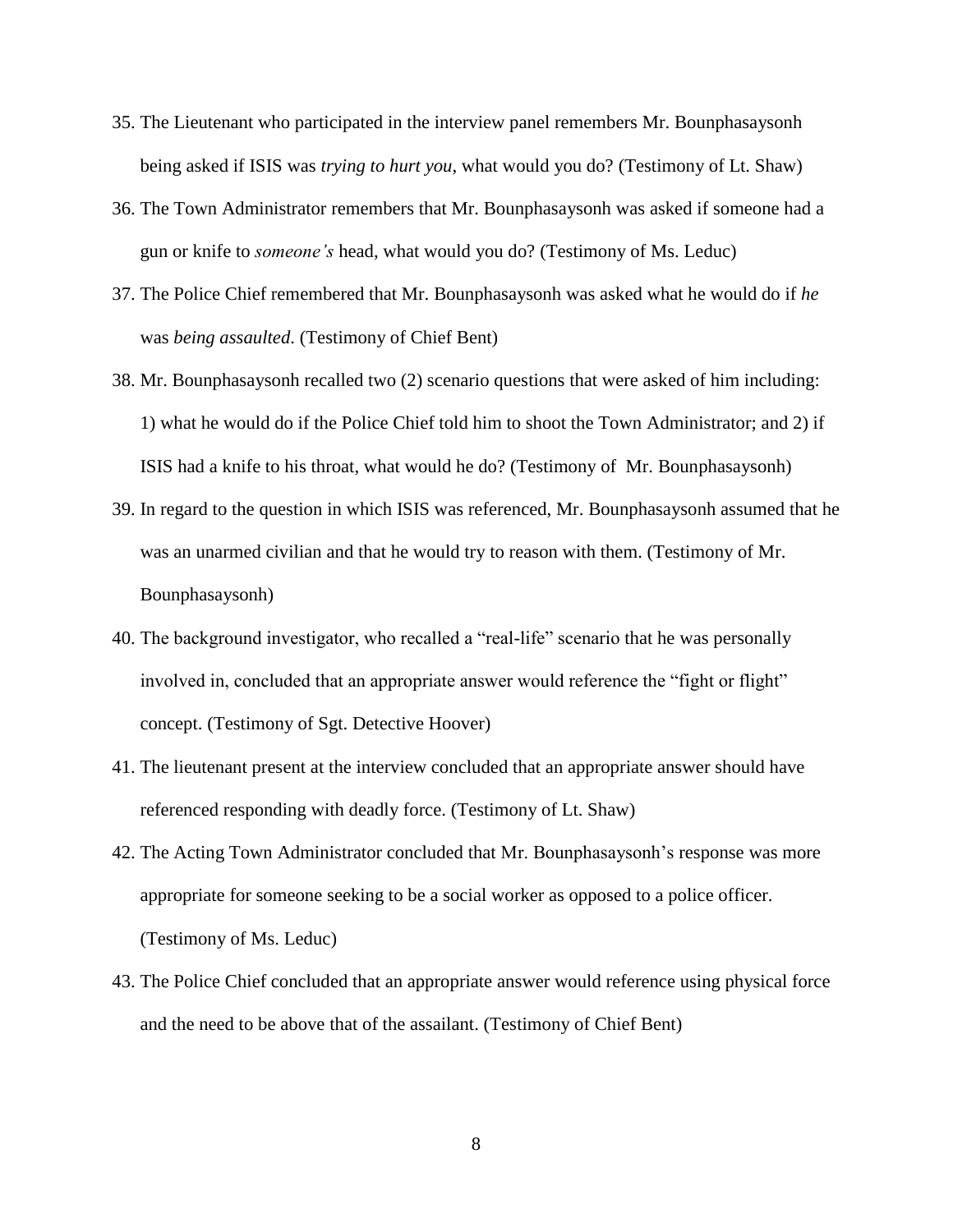- 44. Members of the interview panel concluded that Mr. Bounphasaysonh arrived on time for the interview and was dressed appropriately. (Testimony of Sgt. Detective Hoover, Mr. Bounphasaysonh, Chief Bent and Ms. Leduc)
- 45. Members of the interview panel concluded that Mr. Bounphasaysonh's interview was the "worst ever", citing his alleged untruthful answers, his reference to applying a "business model" in response to questions; and his lack of knowledge / awareness of issues related to the position of police officer. (Testimony of Sgt. Detective Hoover, Mr. Bounphasaysonh, Chief Bent and Ms. Leduc)
- 46. As part of the current hiring cycle, the Town opted not to conduct another background investigation of Mr. Bounphasaysonh and not to conduct another formal interview. Rather, the background investigator met with Mr. Bounphasaysonh, informed him that he would be bypassed for the same reasons as the prior hiring cycle, but that the Town would consider sponsoring Mr. Bounphasaysonh for the reserve police academy, should he wish to attend. (Testimony of Sgt. Detective Hoover). Mr. Bounphasaysonh chose not to attend the academy because of the two-month time commitment and because he would need to pay for the academy himself. (Testimony of Mr. Bounphasaysonh)
- 47. As part of the current hiring cycle, the candidate ranked below Mr. Bounphasaysonh who was selected for appointment, underwent an interview and background investigation. The appointed candidate: is a lieutenant in the United States Army where he has served as a platoon leader; received a bachelor's degree in criminal justice; and, during his interview "answered scenario questions as well as the panelists have ever heard" and one of the panelists concluded that it was "the best interview he had ever witnessed." (Exhibit 1)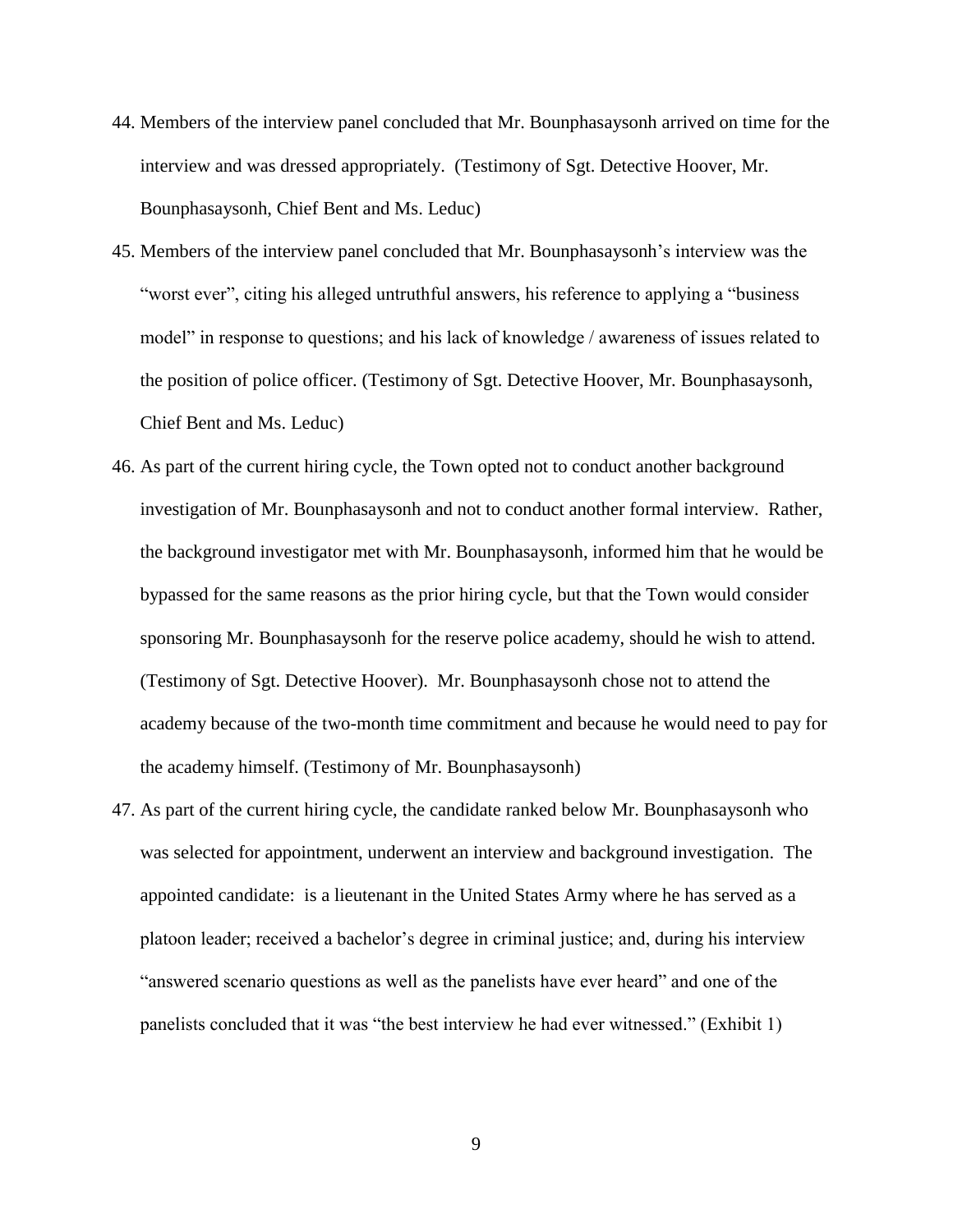## *Legal Standard*

 The fundamental purpose of the civil service system is to guard against political considerations, favoritism, and bias in governmental hiring and promotion. The commission is charged with ensuring that the system operates on "[b]asic merit principles." Massachusetts Assn. of Minority Law Enforcement Officers v. Abban, 434 Mass.256 (2001), citing Cambridge v. Civil Serv. Comm'n., 43 Mass.App.Ct. 300 (1997). "Basic merit principles" means, among other things, "assuring fair treatment of all applicants and employees in all aspects of personnel administration" and protecting employees from "arbitrary and capricious actions." G.L. c. 31, section 1. Personnel decisions that are marked by political influences or objectives unrelated to merit standards or neutrally applied public policy represent appropriate occasions for the Civil Service Commission to act. Cambridge at 304.

 The issue for the Commission is "not whether it would have acted as the appointing authority had acted, but whether, on the facts found by the commission, there was reasonable justification for the action taken by the appointing authority in the circumstances found by the commission to have existed when the Appointing Authority made its decision." Watertown v. Arria, 16 Mass.App.Ct. 331, 332 (1983). See Commissioners of Civil Service v. Municipal Ct. of Boston, 369 Mass. 84, 86 (1975); and Leominster v. Stratton, 58 Mass.App.Ct. 726, 727-728 (2003).

 The Commission's role, while important, is relatively narrow in scope: reviewing the legitimacy and reasonableness of the appointing authority's actions. City of Beverly v. Civil Service Comm'n, 78 Mass.App.Ct. 182, 189, 190-191 (2010) citing Falmouth v. Civil Serv. Comm'n, 447 Mass. 824-826 (2006) and ensuring that the appointing authority conducted an "impartial and reasonably thorough review" of the applicant. The Commission owes "substantial deference" to the appointing authority's exercise of judgment in determining whether there was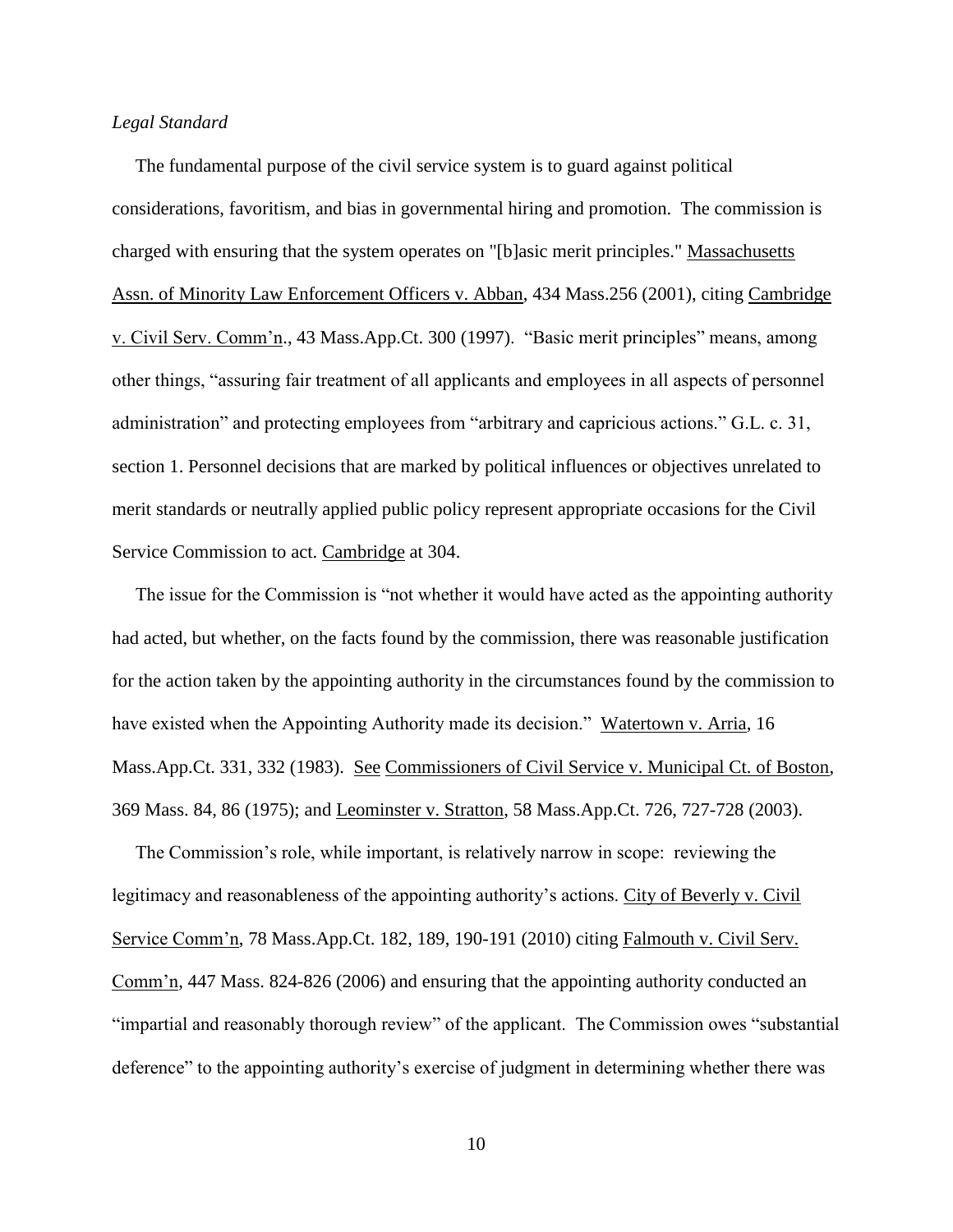"reasonable justification" shown. Beverly citing Cambridge at 305, and cases cited. "It is not for the Commission to assume the role of super appointing agency, and to revise those employment determinations with which the Commission may disagree." Town of Burlington, 60 Mass.App.Ct. 914, 915 (2004).

### *Analysis*

 Honesty is a required trait of any person holding the position of police officer -- or seeking to become a police officer. The criminal justice system relies on police officers to be truthful at all times and an appointing authority is justified in not employing individuals who do not meet this standard. See, e.g., LaChance v. Erickson, 522 U.S. 262 (1998) (lying in a disciplinary investigation alone is grounds for termination); Meaney v. Woburn, 18 MCSR 129, 133-35 (2005) (discharge upheld for police officer based, in part, on officer's consistent dishonesty and "selective memory" during departmental investigation of officer's misconduct); Pearson v. Whitman, 16 MCSR 46 (2003) (appointing authority's discharge of police officer who had a problem telling the truth upheld); Rizzo v. Town of Lexington, 21 MCSR 634 (2008) (discharge upheld based partially on officer's dishonesty regarding a use of force incident); and Desharnias v. City of Westfield, 23 MCSR 418 (2009) (discharge upheld based primarily on officer's dishonesty about a relatively minor infraction that occurred on his shift).

 The corollary to the serious consequences that flow from a finding that a police officer or applicant has violated the duty of truthfulness requires that any such charges must be carefully scrutinized so that the officer or applicant is not unreasonably disparaged for honest mistakes or good faith mutual misunderstandings. (See Morley v. Boston Police Department, 29 MCSR 456 (2016) (Based on unreliable hearsay and false assumptions, the Boston Police Department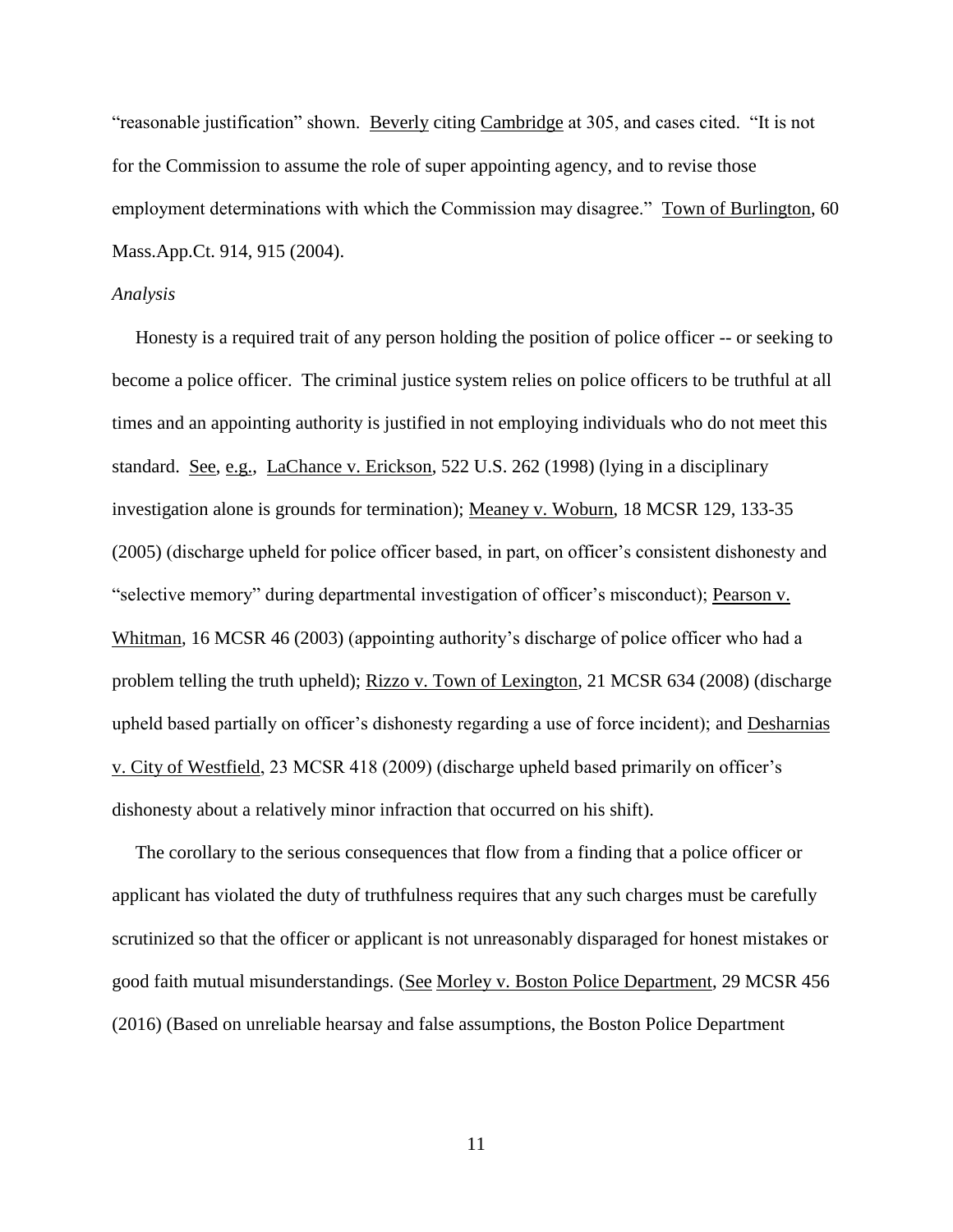erroneously concluded that the Appellant, a federal police officer and a disabled veteran who had

been deployed on active duty overseas on four occasions, was untruthful.)

 Here, the Town leaves no doubt that Mr. Bounphasaysonh's alleged untruthfulness was a primary factor in the decision to bypass him for appointment, with Chief Bent's bypass letter stating in part:

"After the most recent civil service list became certified and Bounphasaysonh dropped off another application. (sic) There was discussion as to whether he would be given another opportunity to interview. His dishonesty and outright lying to the panel during the previous interview was of great concern. Now, more than ever, police officers are being criticized for their actions. A police officer's integrity must be beyond question. After a unanimous vote of the panel [to] not hire Bounphasaysonh previously, coupled with his horrendous performance on the previous interview, along with directly lying to the panel, as well as his lack of work and life experience, it was decided not to interview him for a permanent intermittent position again. The fact that he had been deceptive to the interview panel in the past was an issue that cannot be erased from memory. This fact is quite significant. I am aware of police officers that have lost their full-time jobs over matters such as this."

The Town has not shown, however, by a preponderance of the evidence, that Mr.

Bounphasaysonh was untruthful during the hiring process. Rather, the Town's conclusions

regarding alleged untruthfulness appear to be based on false premises, unreliable hearsay,

miscommunication and sloppiness.

 The allegation of untruthfulness regarding whether Mr. Bounphasaysonh "resigned" from his position as a seasonal worker for the Town *via text message* began with the false premise by the background investigator that it would be unprofessional for Mr. Bounphasaysonh to do so. However, the Administrative Assistant for the DPW, who was responsible for coordinating the appointment of seasonal workers, paints a different picture. She testified before the Commission that *she* initiates a "mass text" in December or January of each year to all previous seasonal workers to see if they are interested in *seeking employment* for the next summer season. She *expects* that the recipients will respond one way or the other *via text* regarding whether the text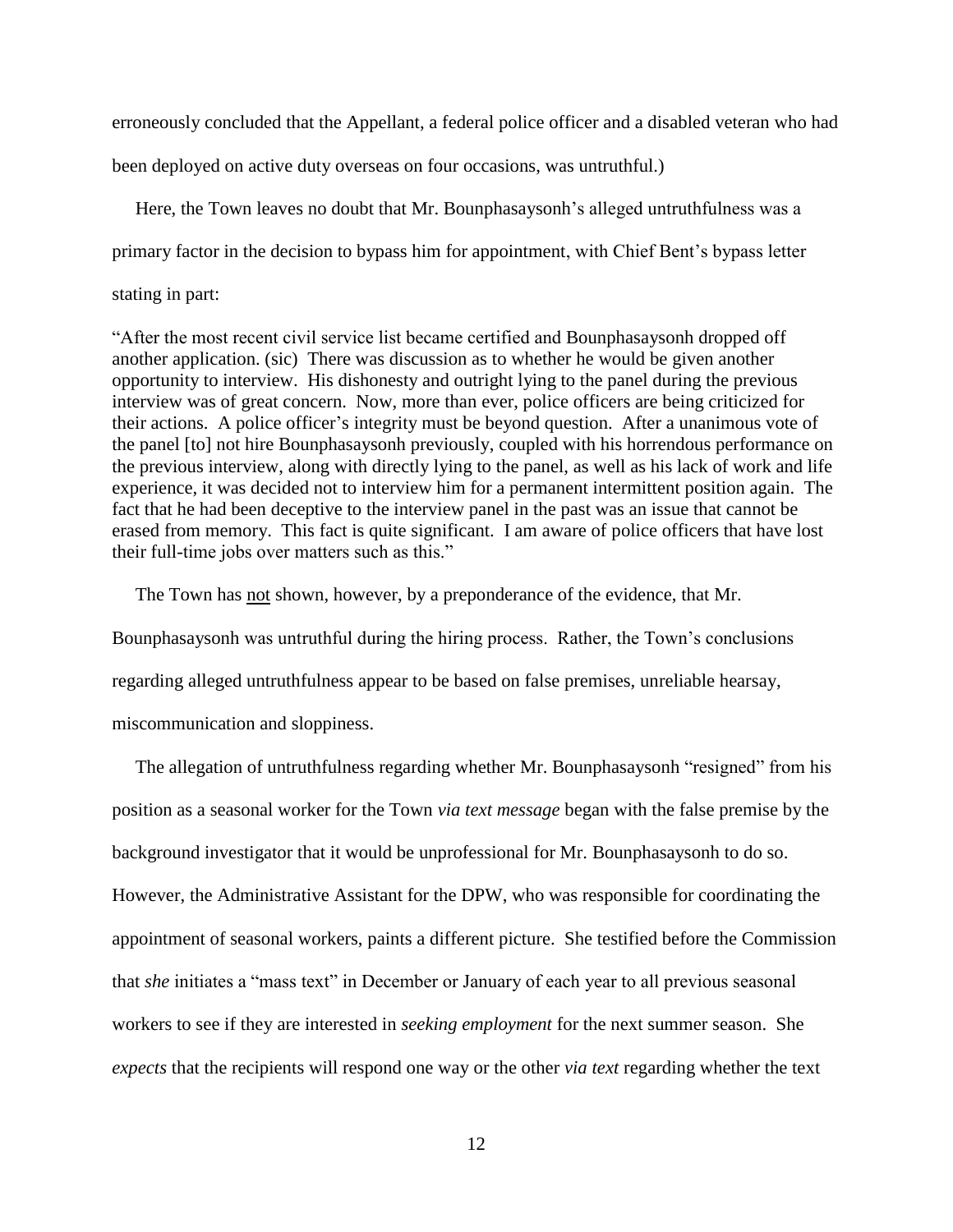message recipient wishes to seek re-employment with the Town.Thus, the background investigator's premise that responding via text would be unprofessional was simply wrong -- and the *Town's* statement (memorialized in the bypass letter) that Mr. Bounphasaysonh "resigned" from his position was false.

 That turns to the question of whether Mr. Bounphasaysonh, now 26, lied to the background investigator and the rest of the interview panel when he stated that he *called* (as opposed to texting) the DPW's Administrative Assistant five (5) years ago to let her know that he would not seek re-employment with the Town during the upcoming Summer season. In this regard, the Town made *another* false statement in the bypass letter stating:

"He actually resigned that position via text message, which was contrary to what he had told us in the interview on January 12, 2016. The administrative assistant had actually kept a written record of the text. When confronted with this information during the January 12, 2016 interview, Bounphasaysonh denied the text, claiming he had resigned via telephone call. This was disturbing to the interview panelists, as we immediately felt Mr. Bounphasaysonh was not being truthful. The panel had a written copy of the text message." (emphasis added)

 The Town now acknowledges that the interview panel did not have a copy of a 2012 text message from Mr. Bounphasaysonh. Rather, the DPW's Administrative Assistant testified before the Commission that she long ago deleted any reply text messages that she received to her "mass text" in 2012

 The Town, seeking to salvage its finding that Mr. Bounphasaysonh was untruthful about making a phone call (as opposed to a text in 2012) offered the testimony of the DPW Administrative Assistant. Her testimony relied on a hand-written note (in her hand-writing) at the top of Mr. Bounphasaysonh's 2012 employment application, which was apparently submitted by Mr. Bounphasaysonh before he opted not to seek employment with the Town for a third season. The hand-written note states: "not returning texted me on  $3-7-12$ ." (emphasis added) Standing alone, that seemed peculiar to me as the employment application is stamped as having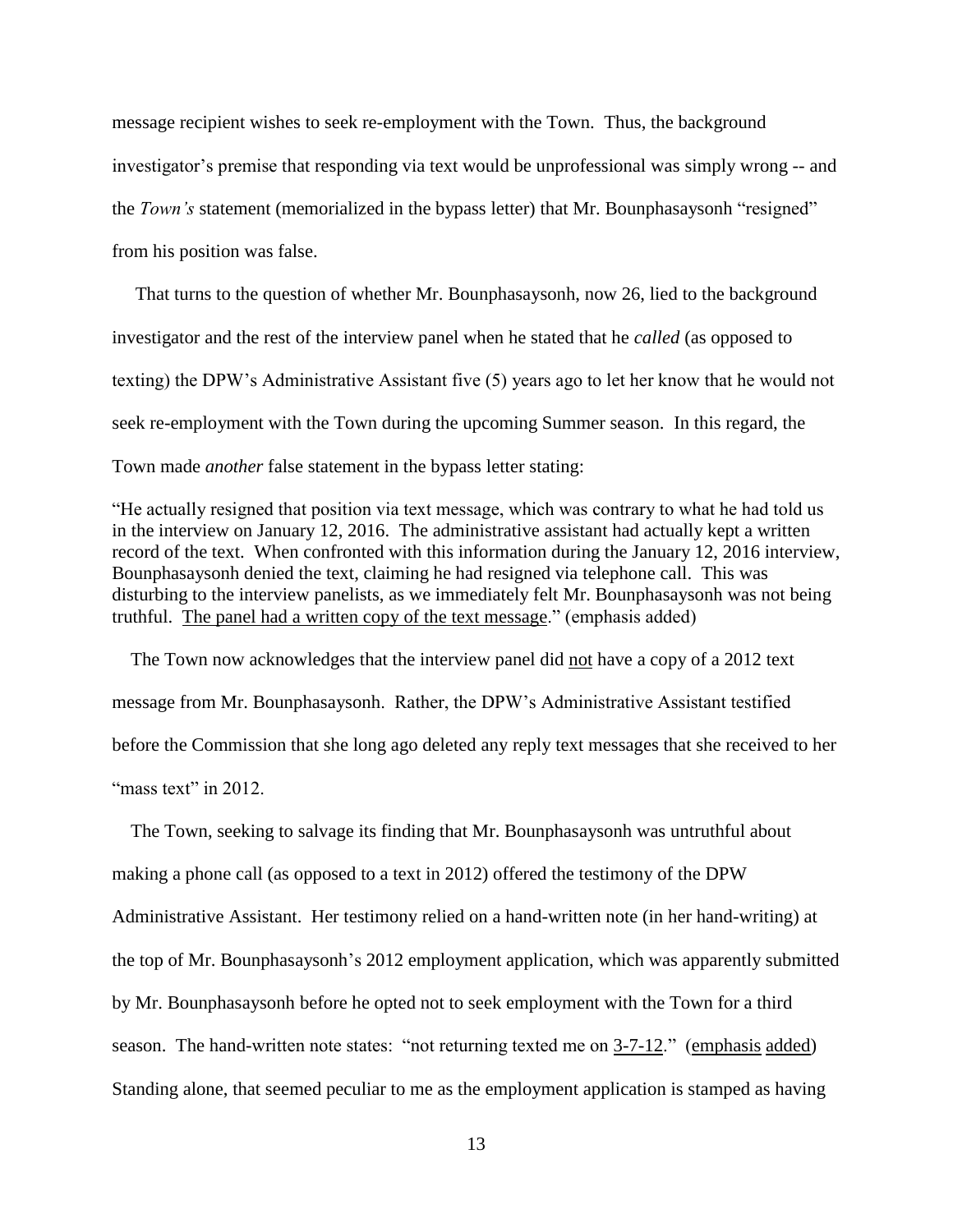been received by the Town only two (2) days earlier, on "3-5-12". Further, it is contrary to the background investigator's own report which states: "I was further told that Mr. Bounphasaysonh informed the town that he would not be returning to work for the town via a text message on March 20, 2012 rather than in person or by writing." (emphasis added)

 Based on the Town's own false statements in this regard and the unreliable and contradictory evidence presented, the Town has not proven that Mr. Bounphasaysonh was untruthful regarding his recollection that he placed a call, in 2012, to the DPW's Administrative Assistant to inform her that he would not be seeking re-employment with the Town during the Summer 2012 season, as opposed to sending a text message.

 The second prong of the Town's allegation that Mr. Bounphasaysonh was untruthful was built on an equally shaky foundation. As referenced above, Mr. Bounphasaysonh worked for the Town as a beach gate collector during the Summer 2010 and Summer 2011 season. He was required to submit an application for employment for each season and he also submitted an application for the Summer 2012 season, prior to deciding not to work for the Town for a third summer. Mr. Bounphasaysonh acknowledges that his girlfriend filled out the 2011 application, which he signed and submitted to the Town. There is no dispute that Mr. Bounphasaysonh *filled out and signed* the 2012 application.

 Five years later, during an interview for permanent intermittent reserve police officer, the background investigator, located one or two table lengths away from Mr. Bounphasaysonh, held up the first page of a seasonal employment application for the Town of Webster, and asked Mr. Bounphasaysonh if he had filled out the application. Remarkably, Mr. Bounphasaysonh was never even given the application to examine. Believing that the background investigator was holding the most recent seasonal application that he had completed (in 2012), which has an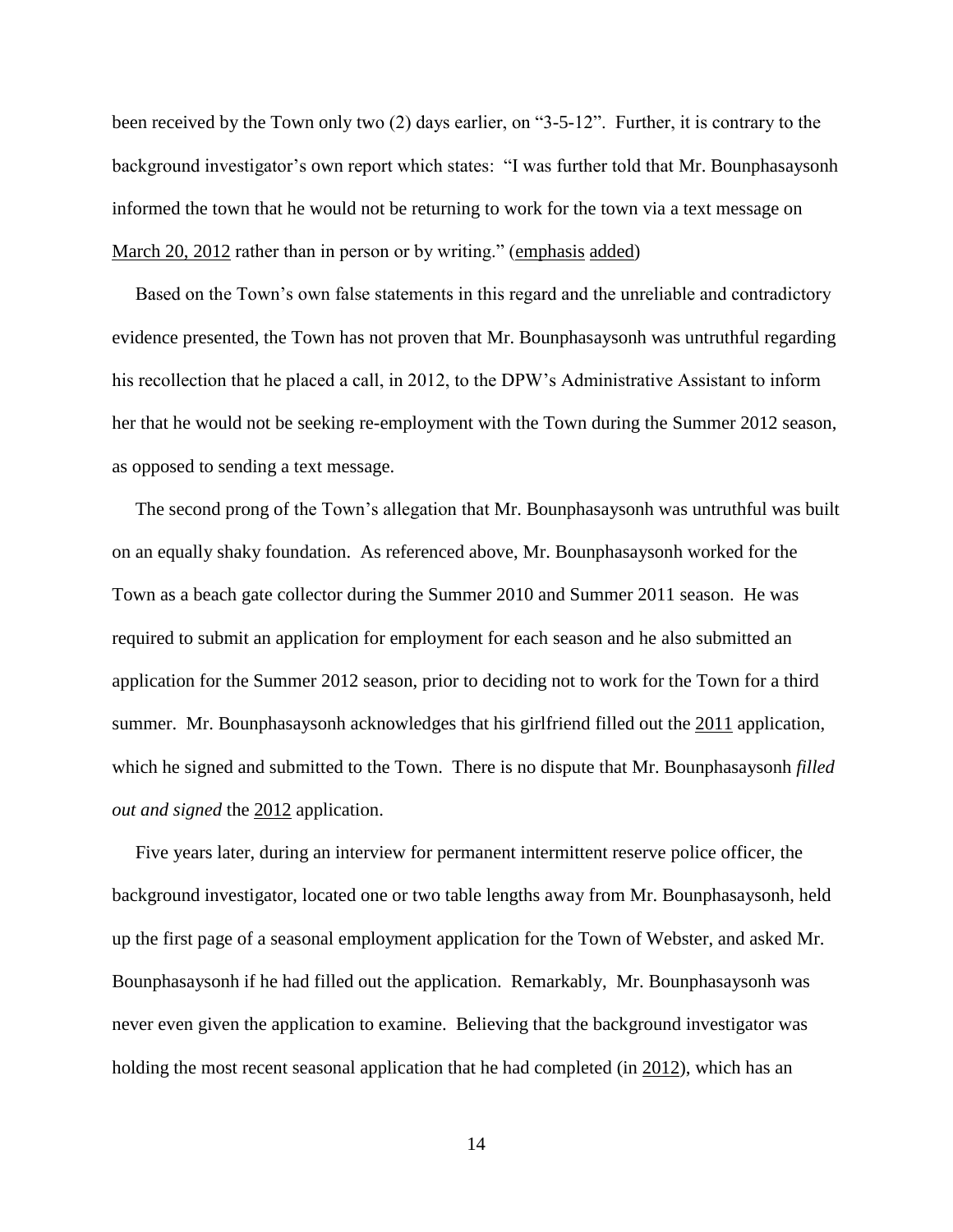*identical* format, Mr. Bounphasaysonh replied that he had indeed completed the application. Prior to the interview, the Police Chief and the background investigator had met and reviewed the handwriting from the 2011 application and concluded that the handwriting was different from the handwriting on the application for permanent intermittent reserve police officer. The Police Chief, believing that the background investigator was holding up the first page of the 2011 application, cautioned Mr. Bounphasaysonh to "be careful" and to confirm that he had indeed filled out the application, referencing the document in the background investigator's hand. Mr. Bounphasaysonh, believing that the background investigator must be holding his most recent (2012) application, confirmed that he had indeed filled it out. Both the Police Chief and the background investigator immediately concluded that Mr. Bounphasaysonh was being untruthful.

 During his testimony before the Commission, however, the Police Chief, who was sitting on the same side of the table as the background investigator, could not say with certainty what document the background investigator had in his hand on the day of the interview, when Mr. Bounphasaysonh was sitting one or two table lengths away from the background investigator. Pressed during his testimony before the Commission, the Police Chief testified that the background investigator could possibly have been holding the 2012 application in his hand that day. The Acting Town Administrator, based on where she was sitting, could not see, one way or the other, what document, the background investigator had in his hand.

 After the Police Chief's testimony, the Town called the background investigator back to testify. The background investigator testified that it must have been the 2011 application in his hand that day as, according to the background investigator, he didn't obtain the 2012 application until *after* the interview, when he returned to obtain additional information about Mr. Bounphasaysonh from the DPW's Administrative Assistant. This testimony is not convincing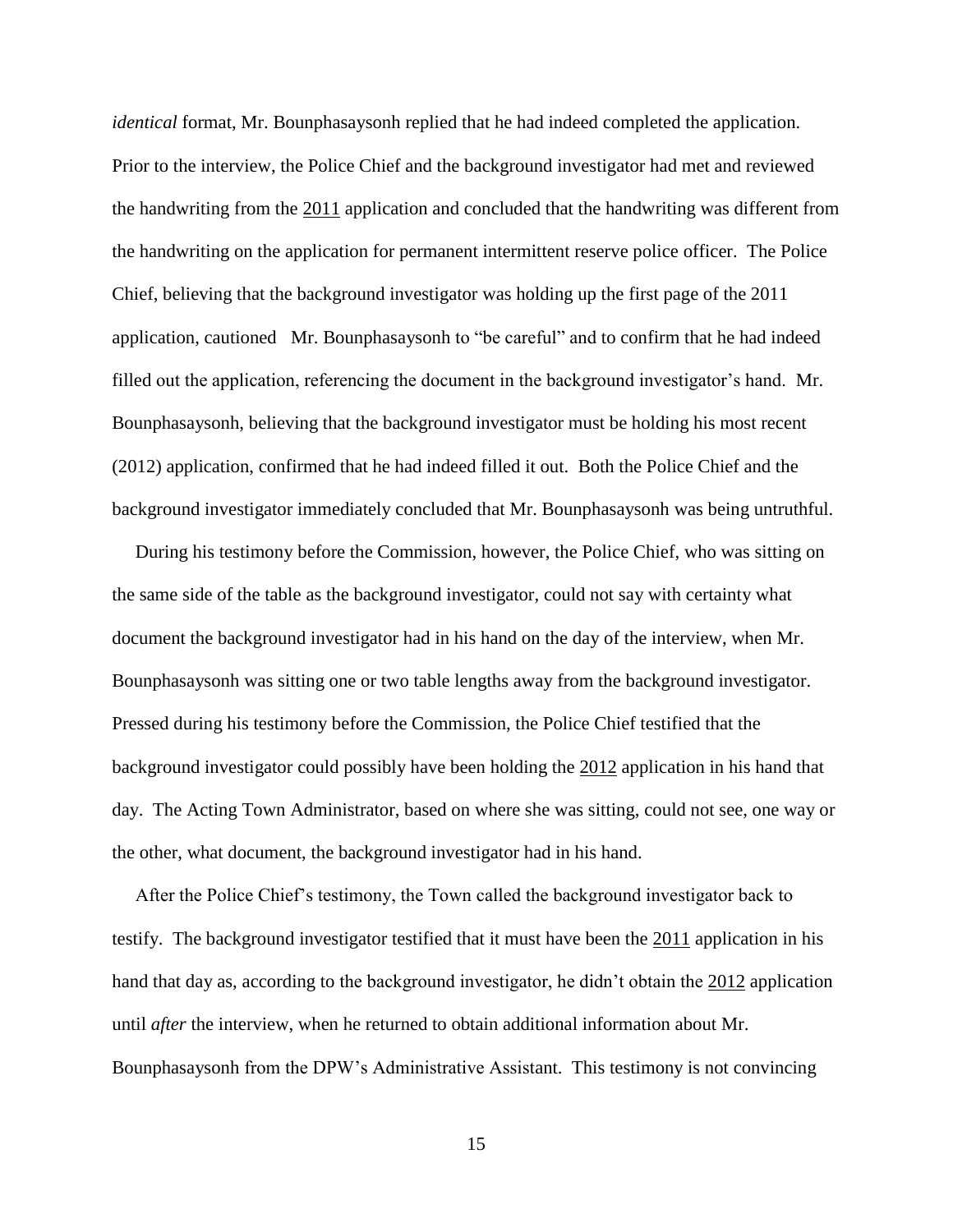for multiple reasons. First, the point here is this: if it was impossible for the Police Chief or the Acting Town Administrator to know what document that the background investigator was holding in his hand during the interview, how could Mr. Bounphasaysonh be expected to know that it was the 2011 application that the background investigator had in his hand, assuming that to be the case, as opposed to the 2012 application, which has an identical format? Second, the background investigator, in addition to stating during his rebuttal testimony that he did not obtain the 2012 application until after the interview, added that he also obtained, as part of his postinterview meeting with the DPW's Administrative Assistant, a copy of the 2012 text message that Mr. Bounphasaysonh purportedly sent. As discussed above, the Town, as part of this hiring cycle, never actually obtained a copy of such a text message, calling into question whether the background investigator is mistaken about the sequence of events here.

 When applying the preponderance of the evidence standard that is required here, the Town has not shown that Mr. Bounphasaysonh was untruthful in response to the background investigator's question (or the Police Chief's) follow-up question in regard to whether he filled out a seasonal application for employment with the Town.

 Although the Town has listed other reasons for bypassing Mr. Bounphasaysonh, I infer that even the Town would acknowledge that their conclusion that Mr. Bounphasaysonh was untruthful permeated the entire decision-making process here. The fact that this false conclusion tainted the review process; and the fact that a law enforcement agency's conclusion that a job applicant has been untruthful can potentially put an end to that candidate's desire to pursue a career in law enforcement, standing alone, show that Mr. Bounphasaysonh is an aggrieved person under G.L. c. 31, § 2(b) for whom relief should be granted in the form of one additional consideration for appointment.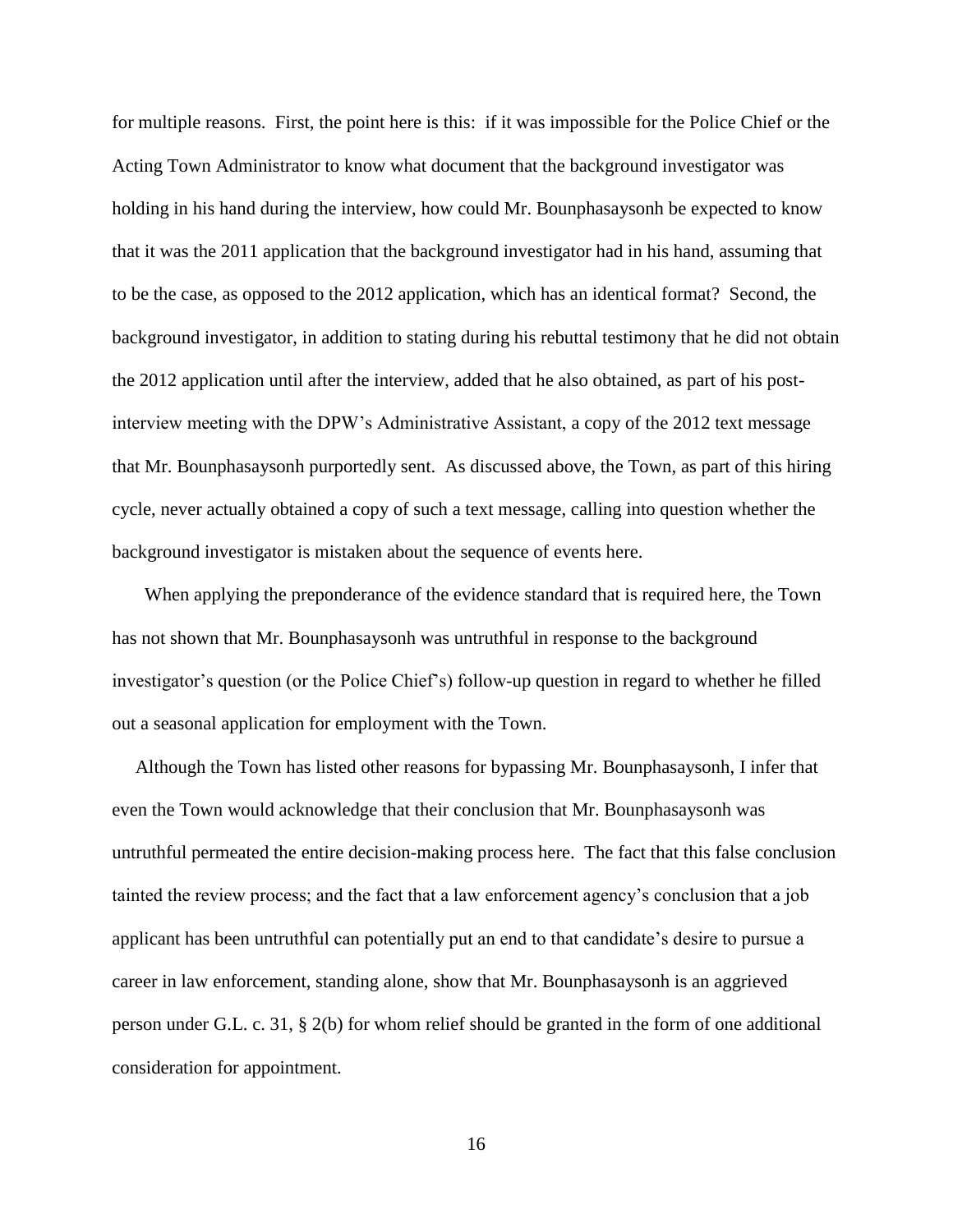That notwithstanding, I have carefully reviewed the other reasons for bypass proffered by the Town. First, the Town faults Mr. Bounphasaysonh for not pursing advancement while employed at UPS or CVS. Put in the proper context, it is difficult to take this conclusion by the Town seriously. Mr. Bounphasaysonh obtained part-time employment at UPS to work his way through college and to access employer-sponsored health insurance. Shortly after receiving his bachelor's degree, he obtained brief full-time employment at CVS and then obtained employment in the underwriting department of an insurance company, where he was still employed as of the date of the hearing before the Commission. In short, the Town has somehow converted these reasonable, and, arguably, commendable, decisions by Mr. Bounphasaysonh into a narrative to describe Mr. Bounphasaysonh as someone who lacks intiative or a desire for personal growth.

 Second, the Town, citing the same part-time UPS employment, as well as Mr. Bounphasaysonh's seasonal, \$8.00 per hour employment as a gate collector with the Town as a teenager, paints Mr. Bounphasaysonh as lacking initiative. However, the background investigator never spoke with anyone with the Town who actually supervised Mr. Bounphasaysonh in 2010 or 2011, but relied on statements by the Administrative Assistant, who never observed Mr. Bounphasaysonh perform his duties as a gate collector at Memorial Beach. Further, the feedback from the supervisor at UPS is largely positive, with any negative inferences by his supervisor appearing to be influenced by Mr. Bounphasaysonh's decision not to pursue career advancement at a part-time job that he obtained to work his way through college, previously discussed above.

 Third, the Town describes Mr. Bounphasaysonh's interview as one of the "worst ever" and the selected candidate's interview as one of the "best ever." The Town failed to prove this claim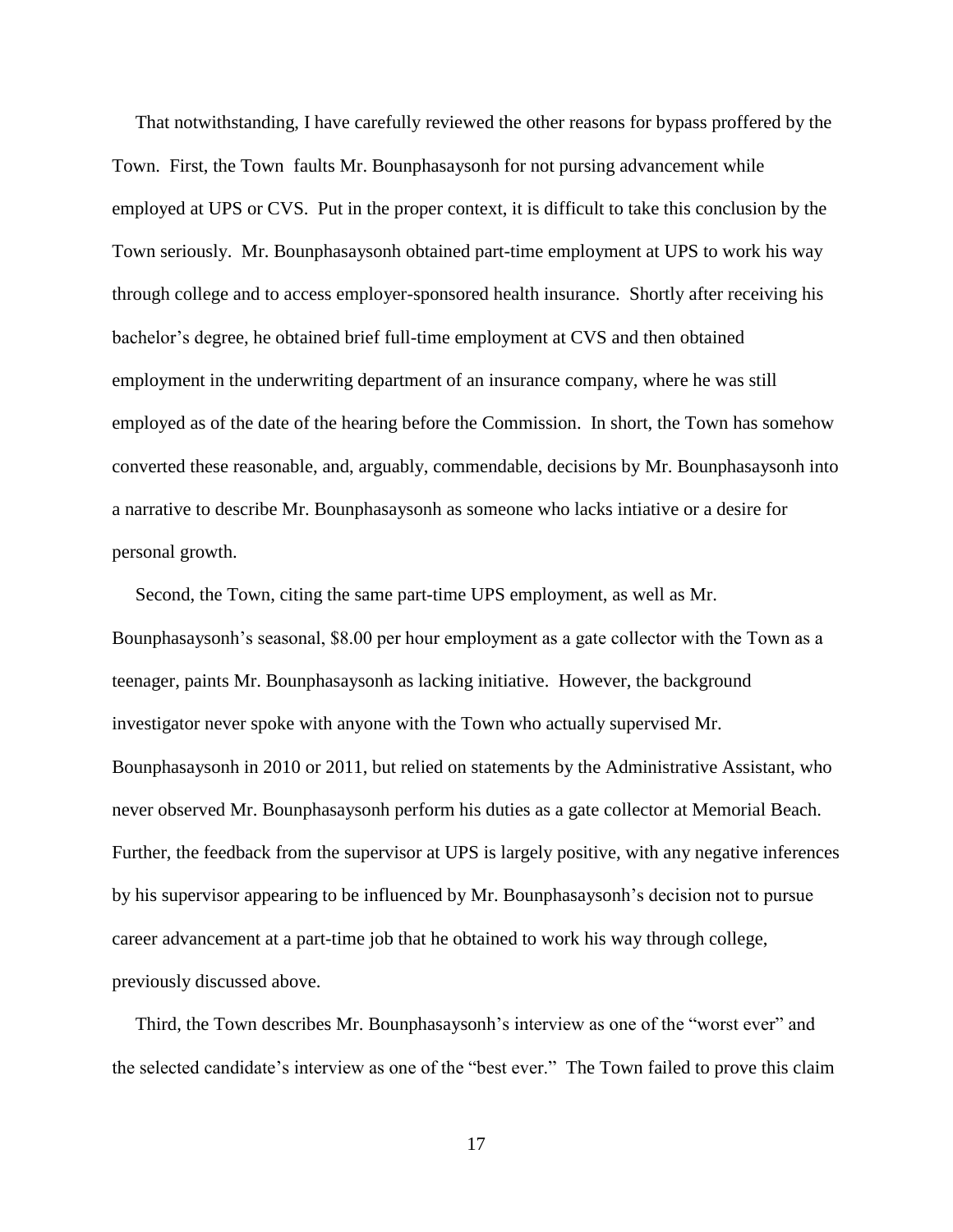by a preponderance of the evidence for the following reasons. First, although not required, there is no audio or video recording of either the horrendous or remarkable interview. Second, the Town failed to submit any notes, rating sheets or other such documents typically entered as exhibits in such cases before the Commission. Third, one of the primary "scenario questions" for which the Town had trouble with Mr. Bounphasaysonh's answer, was not even included on the list of interview questions that the Town submitted to the Commission. Fourth, all four (4) of the interview panelists who testified before the Commission had a somewhat different recollection of how this scenario question was asked. Fifth, the "acceptable" answer that the panelists were looking for seemed to depend on the perspective of each individual panelist, with one panelist visualizing a "real life" scenario that he had faced as a police officer. The lack of any written or audio record of the interviews, coupled with the conflicting testimony among those who were present, makes it impossible for me to assess whether the Town's assessment of the candidates' interview performance is supported by a preponderance of the evidence. *Conclusion*

 For all of the above reasons, Mr. Bounphasaysonh's appeal under Docket No. G1-17-024 is hereby *allowed.*

 Pursuant to its authority under Chapter 310 of the Acts of 1993, the Commission hereby orders the state's Human Resources Division and/or the Town of Webster in its delegated capacity to take the following actions:

1. Place the name of Henry Bounphasaysonh at the top of the next Certification issued to the Town of Webster for position of permanent intermittent police officer until such time as he is appointed or bypassed;